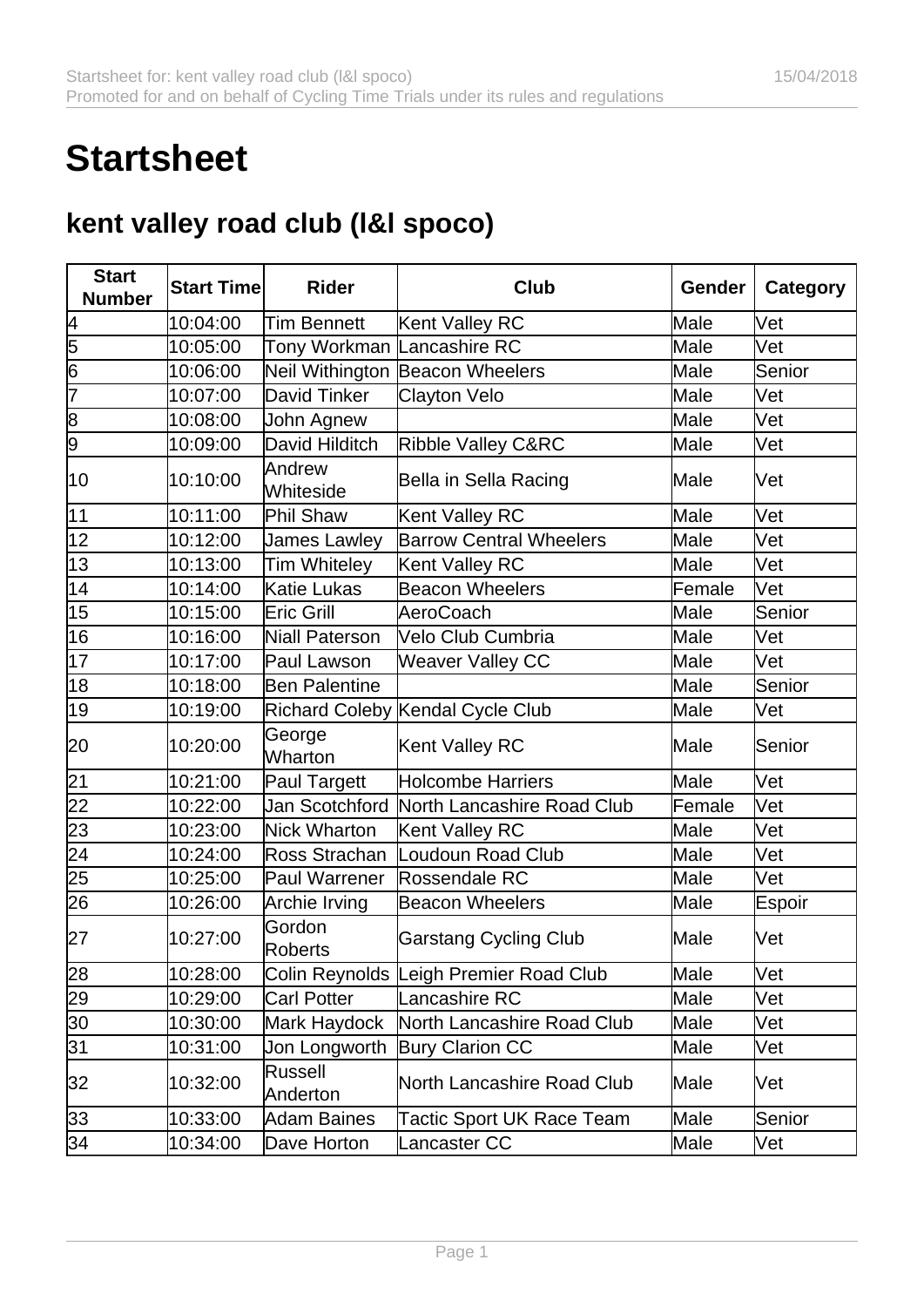| <b>Start</b><br><b>Number</b> | <b>Start Time</b> | <b>Rider</b>                | <b>Club</b>                                               | Gender | Category |
|-------------------------------|-------------------|-----------------------------|-----------------------------------------------------------|--------|----------|
| 35                            | 10:35:00          | Paul David<br>Fleming       | <b>Preston Whs</b>                                        | Male   | Vet      |
| 36                            | 10:36:00          | Henry Moss                  | <b>Barrow Central Wheelers</b>                            | Male   | Senior   |
| $\overline{37}$               | 10:37:00          | Deborah John                |                                                           | Female | Vet      |
| 38                            | 10:38:00          | Charlotte<br>Boothman       | <b>ABC Centreville</b>                                    | Female | Senior   |
| 39                            | 10:39:00          | Jonny Hill                  | <b>Barrow Central Wheelers</b>                            | Male   | Vet      |
| 40                            | 10:40:00          | David Trotter               | Lancaster CC                                              | Male   | Senior   |
| 41                            | 10:41:00          | Paul Shallicker             | Coveryourcar.co.uk RT - Fitted<br>and Tailored Car Covers | Male   | Vet      |
| $\overline{42}$               | 10:42:00          | Deborah Moss                | Team Merlin                                               | Female | Vet      |
|                               | 10:43:00          | David Golden                | Army Cycling                                              | Male   | Vet      |
| $\frac{43}{44}$               | 10:44:00          |                             | Roger Haydock North Lancashire Road Club                  | Male   | Vet      |
| 45                            | 10:45:00          | Kieran Lacey                | <b>Barrow Central Wheelers</b>                            | Male   | Senior   |
| 46                            | 10:46:00          | Sam Anderton                | North Lancashire Road Club                                | Male   | Senior   |
| 47                            | 10:47:00          | <b>Jamie Peck</b>           | Liverpool Phoenix CC (Aintree)                            | Male   | Senior   |
|                               | 10:48:00          | Nick Badcock                | Allen Valley Velo                                         | Male   | Senior   |
| $\frac{48}{49}$               | 10:49:00          | Dave Nicholl                | Kendal Cycle Club                                         | Male   | Senior   |
| 50                            | 10:50:00          | David Gleave                | Velo Club Cumbria                                         | Male   | Senior   |
| $\overline{51}$               | 10:51:00          | Bryan Pool                  | Border City Whs CC                                        | Male   | Vet      |
| $\overline{52}$               | 10:52:00          | <b>Craig Wilson</b>         | Nelson Whs CC                                             | Male   | Vet      |
| 53                            | 10:53:00          | David Headon                | Horwich Cycling Club                                      | Male   | Vet      |
| 54                            | 10:54:00          | Jason<br>McDonald           | <b>Bury Clarion CC</b>                                    | Male   | Vet      |
| 55                            | 10:55:00          | Paul<br>Braithwaite         | Pendle Forest CC                                          | Male   | lVet     |
| 56                            | 10:56:00          | Norman Griffin Vive Le Velo |                                                           | Male   | Vet      |
| 57                            | 10:57:00          |                             | Nick Higginson Cleveleys Road Club                        | Male   | Senior   |
| $\overline{58}$               | 10:58:00          | <b>John Roberts</b>         |                                                           | Male   | Espoir   |
| $\overline{59}$               | 10:59:00          | Martin Welsh                | Pendle Forest CC                                          | Male   | Vet      |
| 60                            | 11:00:00          | David Huck                  | <b>Barrow Central Wheelers</b>                            | Male   | Senior   |
| 61                            | 11:01:00          | Duncan Orme                 | Kent Valley RC                                            | Male   | Vet      |
| $\overline{62}$               | 11:02:00          | Phil Roberts                |                                                           | Male   | Vet      |
| 63                            | 11:03:00          |                             | Martin Horrobin Horwich Cycling Club                      | Male   | Vet      |
| 64                            | 11:04:00          | <b>Andy Stubbs</b>          | <b>Barrow Central Wheelers</b>                            | Male   | Vet      |
| 65                            | 11:05:00          | <b>Chris Sherriffs</b>      | All Terrain Cycles                                        | Male   | Senior   |
| 66                            | 11:06:00          | <b>Gethin Butler</b>        | <b>Preston Whs</b>                                        | Male   | Vet      |
| 67                            | 11:07:00          | David Tabron                | <b>Horwich Cycling Club</b>                               | Male   | Senior   |
| 68                            | 11:08:00          | Paul Nelson                 | Ribble Valley Crossroads Care<br>Cycling Team             | Male   | Senior   |
| 69                            | 11:09:00          | <b>Andrew Barlow</b>        | <b>Kent Valley RC</b>                                     | Male   | Vet      |
| 70                            | 11:10:00          | Philip Jones                | <b>Crimson Orientation Marketing</b><br><b>RT</b>         | Male   | Senior   |